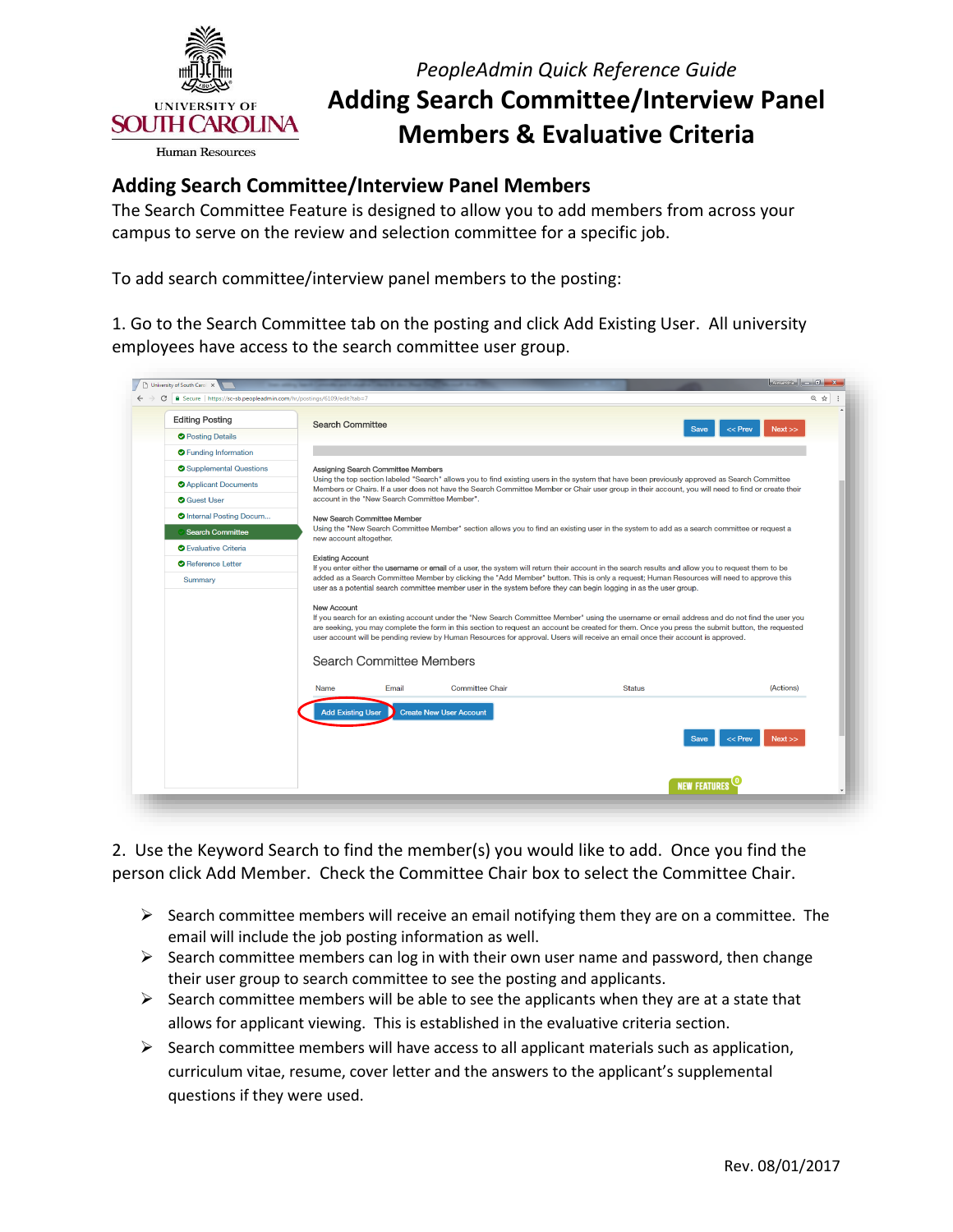

*PeopleAdmin Quick Reference Guide*  **Adding Search Committee/Interview Panel Members & Evaluative Criteria** 

|                                                                           | Department:       | Search:                 |                                     | $\overline{\mathbf{v}}$ | Search            |  |
|---------------------------------------------------------------------------|-------------------|-------------------------|-------------------------------------|-------------------------|-------------------|--|
| $\blacktriangleright$<br>Display search committee user group members only |                   |                         |                                     |                         |                   |  |
| <b>Last Name</b>                                                          | <b>First Name</b> | Email                   | Department                          | Committee Chair         | (Actions)         |  |
| Admin                                                                     | People            | emailaddress@zed.zed    | University of South Carolina        | □                       | <b>Add Member</b> |  |
| Davis                                                                     | April R.          | emailaddress@zed.zed    | Recruitment and Employment Services |                         | <b>Add Member</b> |  |
| Jarvis                                                                    | Rena              | rjarvis@mailbox.sc.edu  | Recruitment and Employment Services | $\Box$                  | <b>Add Member</b> |  |
| <b>Flippins</b>                                                           | Alexandria        | crawfo84@mailbox.sc.edu | Recruitment and Employment Services | $\Box$                  | <b>Add Member</b> |  |
| <b>McCormick</b>                                                          | Christina         | MCCORMID@mailbox.sc.edu | Recruitment and Employment Services | $\Box$                  | <b>Add Member</b> |  |
|                                                                           |                   |                         | Displaying all 5 User               |                         |                   |  |

## **Adding and Using Evaluative Criteria**

 Evaluative/Ranking Criteria is designed to allow the hiring search chair and search committee to rate the applicants at different states in the hiring process to determine the most qualified applicant for the position. It allows the search committee/interview panel members to provide feedback on applicants within standardized parameters.

1. Click on the Evaluative Criteria Section and select Add Criterion.

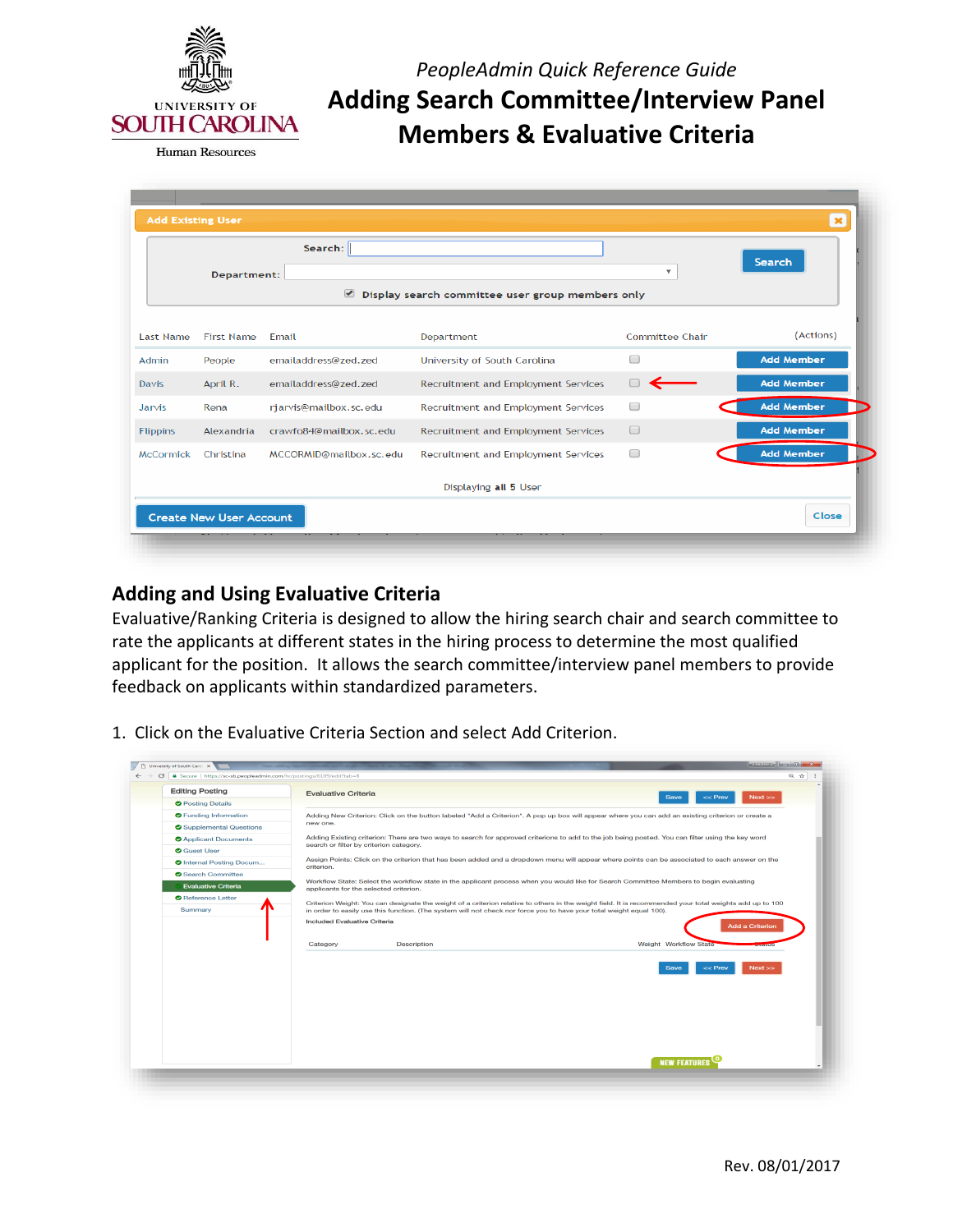

## *PeopleAdmin Quick Reference Guide*  **Adding Search Committee/Interview Panel Members & Evaluative Criteria**

**Human Resources** 

 2. A bank of questions will appear. Search the library of questions by category or keyword. Once you locate your question, click the Add box beside the question.

|                               | <b>Add a Ranking Criterion</b> |                                                                                                                                        | $\boldsymbol{\times}$ |  |  |  |
|-------------------------------|--------------------------------|----------------------------------------------------------------------------------------------------------------------------------------|-----------------------|--|--|--|
| Available Evaluative Criteria |                                |                                                                                                                                        |                       |  |  |  |
| Category:                     | Any                            | Keyword:<br>$\overline{\mathbf{v}}$                                                                                                    |                       |  |  |  |
|                               | Add Category                   | <b>Description</b>                                                                                                                     |                       |  |  |  |
|                               | Work<br><b>History</b>         | Review the candidate's research methods and library of published material and rate their<br>contribution to advancing their specialty. |                       |  |  |  |
|                               | General                        | How do you rank this candidate's written communication?                                                                                |                       |  |  |  |
|                               | General                        | How clear and articulate was the candidate during the interview?                                                                       |                       |  |  |  |
|                               | General                        | Describe a typical daya typical week                                                                                                   |                       |  |  |  |
| $\Box$                        | Work<br>Standard               | What are your standards of success in your job? What have you done to meet these standards?                                            |                       |  |  |  |
|                               | Experience                     | What leadership skills and experience do you have that would qualify you as an effective leader? Be<br>specific.                       |                       |  |  |  |
|                               | <b>Education</b>               | How well does this candidate's education fit with this position?                                                                       |                       |  |  |  |
| □                             | Education                      | How would you rate the candidates university level teaching experience?                                                                |                       |  |  |  |
|                               |                                |                                                                                                                                        |                       |  |  |  |
| Displaying all 8              |                                | Can't find the one you want? Add a new one                                                                                             |                       |  |  |  |
|                               |                                | <b>Submit</b><br>Cancel                                                                                                                |                       |  |  |  |

 3. Once you select the Add box, the system will show the possible answers for the selected question. It will also allow you to select the workflow in which you would like the search committee members to evaluate the candidate for that particular question. Once completed for each question, click Submit.

|                          | Category: Any          | v   Keyword:                                                                                                                                                                                                                                                             |
|--------------------------|------------------------|--------------------------------------------------------------------------------------------------------------------------------------------------------------------------------------------------------------------------------------------------------------------------|
|                          | Add Category           | <b>Description</b>                                                                                                                                                                                                                                                       |
| $\overline{\mathcal{L}}$ | Work<br><b>History</b> | Review the candidate's research methods and library of published material and rate their<br>contribution to advancing their specialty.<br><b>Possible Answers:</b><br>1.1<br>2.2<br>3.3<br>4.4<br>5.5<br>Applicant workflow state   Under Review by Department/Committee |
|                          | General                | How do you rank this candidate's written communication?                                                                                                                                                                                                                  |
|                          | General                | How clear and articulate was the candidate during the interview?                                                                                                                                                                                                         |
| □                        | General                | Describe a typical daya typical week                                                                                                                                                                                                                                     |
| $\Box$                   | Work<br>Standard       | What are your standards of success in your job? What have you done to meet these standards?                                                                                                                                                                              |
|                          |                        | Experience What leadership skills and experience do you have that would qualify you as an effective leader? Be<br>specific.                                                                                                                                              |

 $\triangleright$  If you cannot find the ranking criterion you would like to use in the question bank, you can add a new criteria by selecting Add a New One.